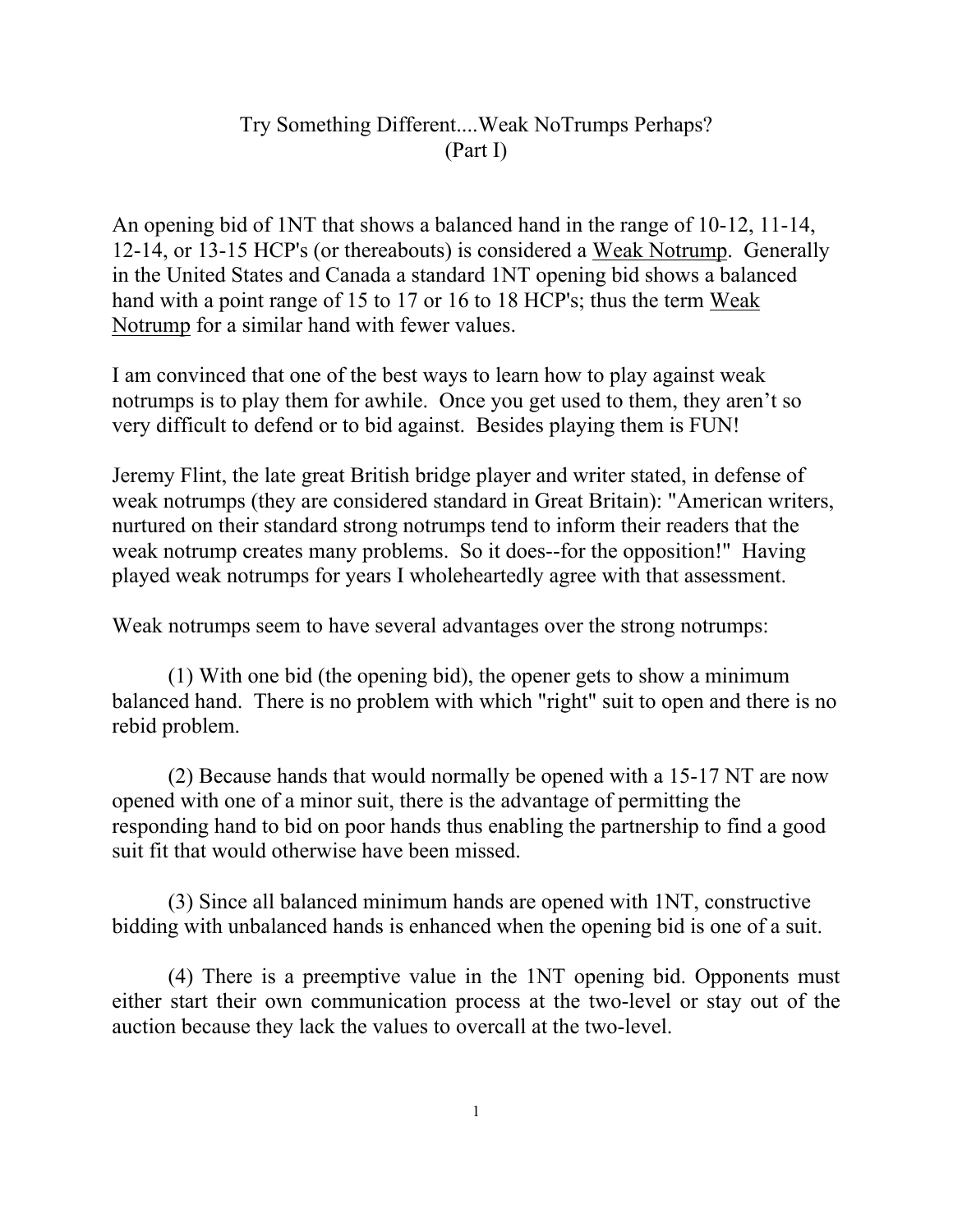(5) Weak notrumps seem to invite ill-advised competition and the partner of the 1NT opener is in an excellent position to judge the best position for their side.

The following two hands occurred back-to-back in a recent pairs game (read matchpoints). They are presented, not to belittle the opponents, but to illustrate the problems weak notrump present for inexperienced players.

Hand 1: East-West vulnerable; Dealer North



East-West were playing Cappelletti versus both weak and strong notrumps but seemed to have the understanding (or perhaps misunderstanding), that in the passout position, double was for takeout, not penalty; hence the unfortunate ugly auction. This contract had almost no chance to make and when the smoke had cleared they were down two (-200) which was very good for North-South! Notice that if East-West had passed through out and defended well, they at least had a chance for a plus score. There are several things to consider on this hand: (1) if you double 1NT and partner doesn't sit for the double, to now bid 2NT must show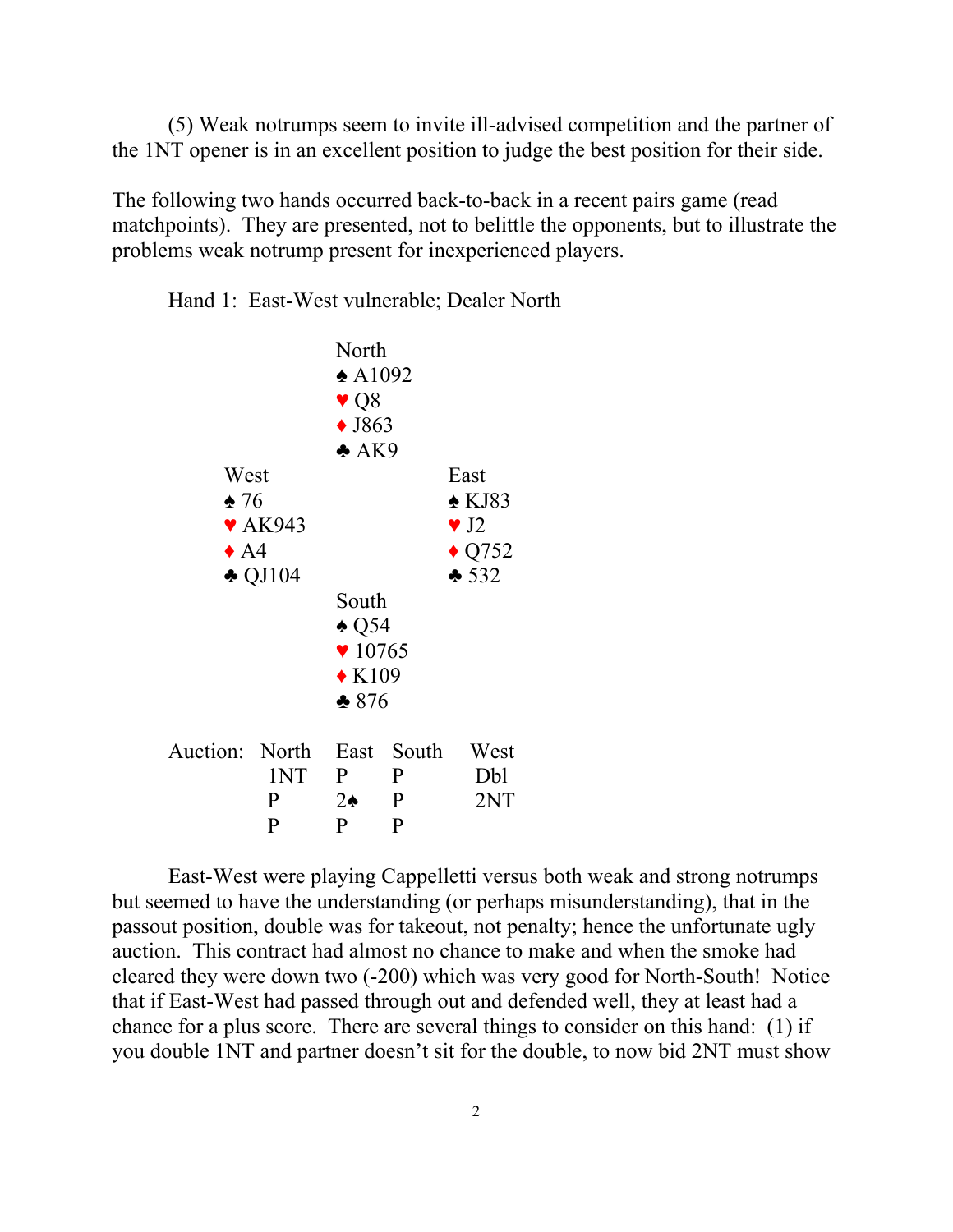a huge hand because you're going to be playing opposite a bad hand, (2) if partner is likely to remove your double to some suit higher than one you want to play in, it's probably better just to bid your suit in the first place, and (3) if your declarer play is only average or below, be more conservative in the bidding!

Hand 2: Both vulnerable; Dealer East



I'm convinced that this hand happened as a result of the previous hand. The West person was now afraid to bid....so what happened? This time they got no matchpoints as they have a vulnerable game available to them but instead defended 1NT undoubled and beat it only one trick. Now I realize that the East-West pair were somewhat shaken after the first board, but we all know that Rule Almost  $# 1$ at duplicate bridge is to let go of a hand after it's played.

If the East-West pair were even somewhat consistent on these two boards and had doubled both for penalties (and defended decently) they would have at least been average for the round.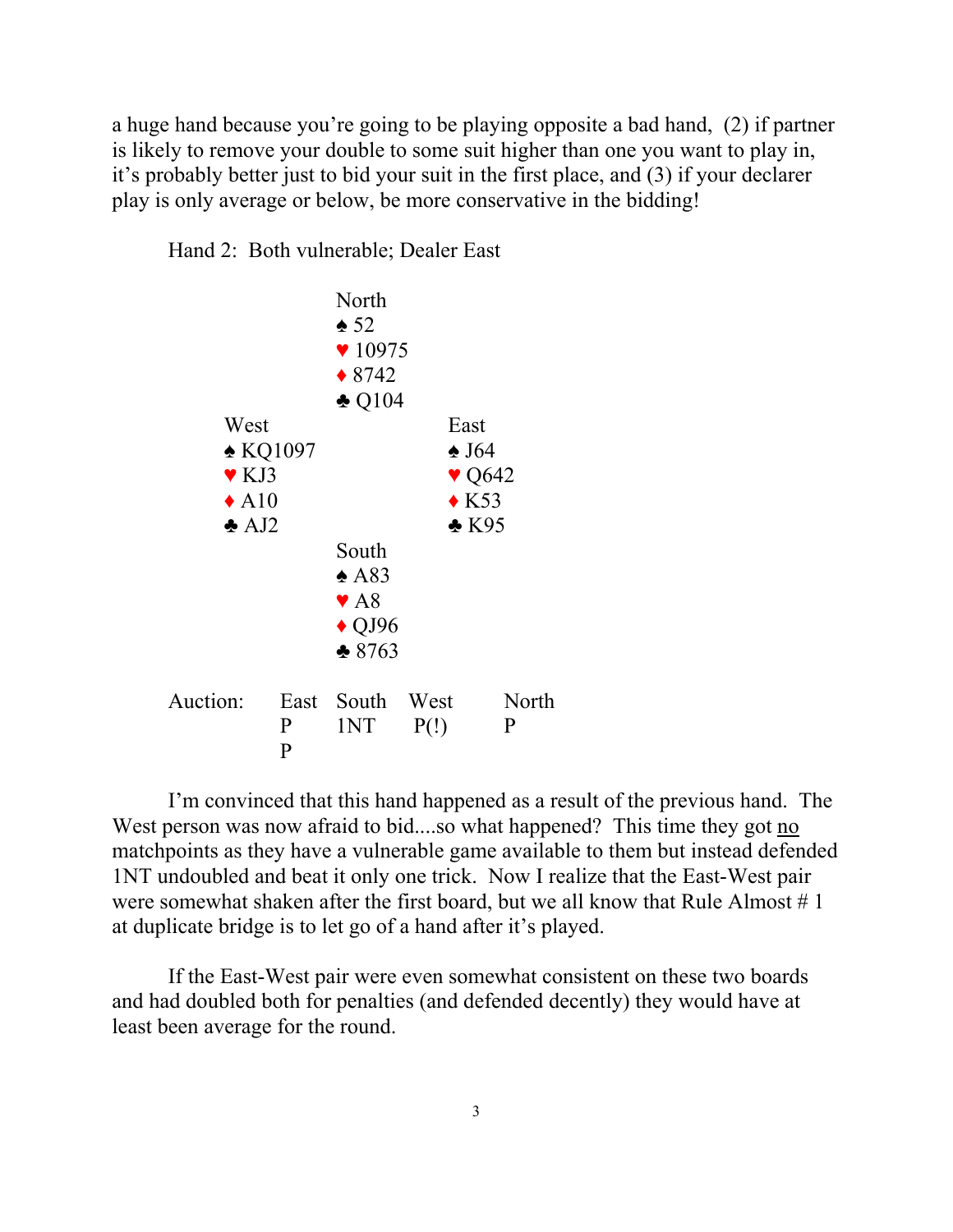## Try Something Different....Weak NoTrumps Perhaps? (Part II)

Nobody likes an unavoidable bad score, and weak notrumps will occasionally give you some. Like anything you choose to play there are advantages and there are disadvantages. Many partnerships think that with weak notrumps the advantages far outweigh the disadvantages or they wouldn't be putting them on their convention card. In practice they are an excellent tool if the partnership is aware of the pitfalls. Some of those problems are:

(1) The danger of getting doubled (with no escape) and suffering a sizeable penalty.

(2) The danger of missing a 4-4 major suit fit.....thus play 1NT when most of the field is playing two of a major suit.

(3) The danger of missing a good minor suit fit that would play better than notrump.

(4) The disadvantage of giving the opponents room to overcall a suit at the one-level on your good NT hands because the bidding was opened with one of a minor instead of a standard 15-17 1NT.

(5) The danger of "going against the field" and getting hands played from the "wrong" side in some situations.

Based upon my experience of playing weak notrumps, I'd say that numbers (2) and (4) are occasionally a disadvantage...the other three don't seem to make a big difference. Number (1)...getting doubled and going for a number....is pretty much a myth.

When playing weak notrumps the remainder of the bidding system must accommodate notrump hands in other ranges; for example, a balanced hand with 15-17 HCP's would be opened with one of a suit with NT being the intended rebid.

Any system of responses to strong notrumps can also be used in response to opening weak notrumps, but it necessary to adjust the strength of the various responses accordingly. Non-forcing Stayman  $(2\clubsuit)$  can be coupled with transfers.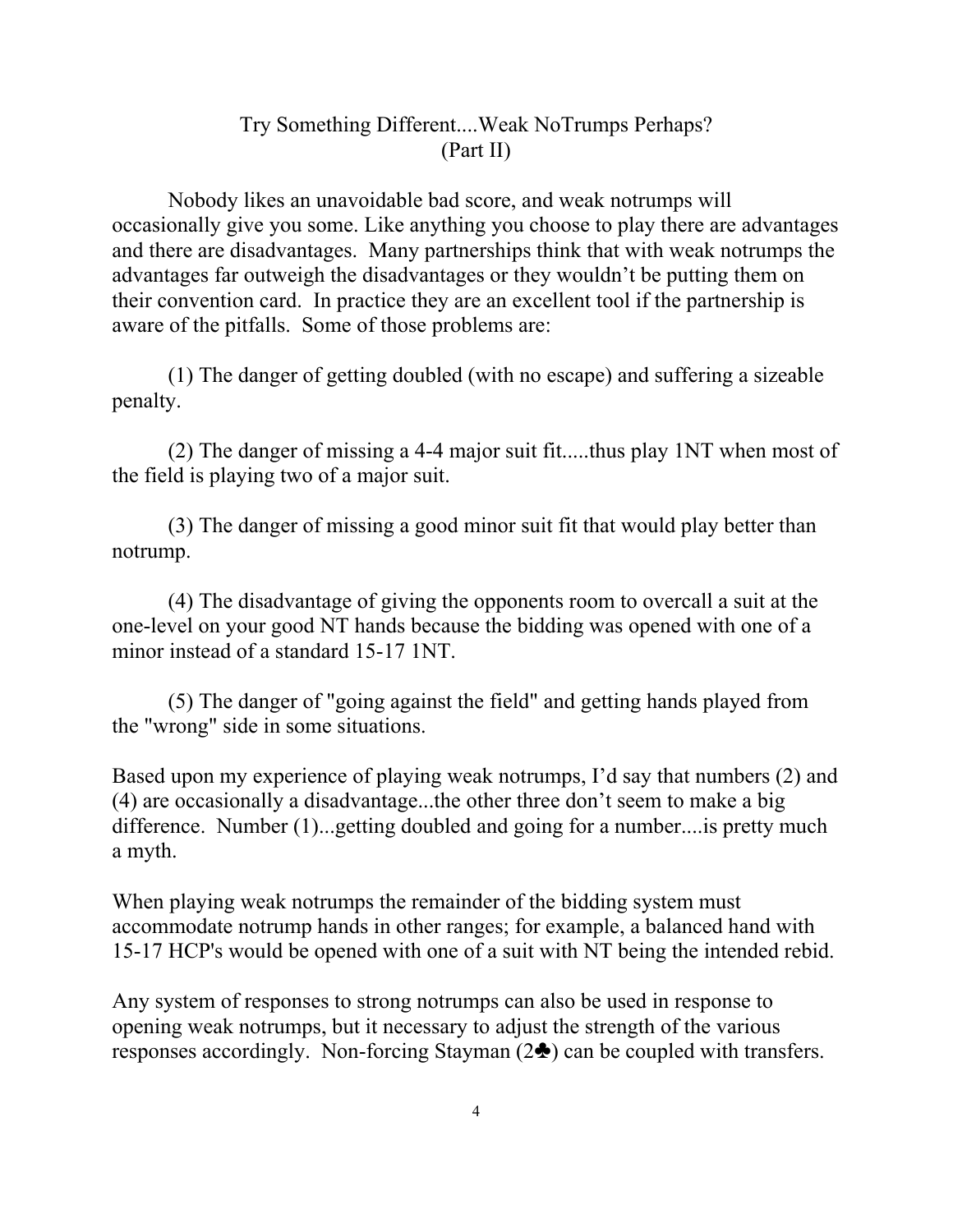Or non-forcing Stayman ( $2\clubsuit$ ) can be paired with forcing Stayman ( $2\spadesuit$ ) to differentiate partscore hands from game-going hands. Almost all of the gadgets applicable to strong NT auctions can be adapted to auctions that start with a weak notrump.

It is probably better in the long run not to open a weak NT with any decent fivecard major suit as you miss too many major suit fits. But remember, that opening one of a major and rebidding one notrump does NOT show a strong notrump.

If a partnership elects to play weak notrumps, it is imperative that they agree on a method to escape from 1NT into a suit contract. It helps to avoid serious penalty doubles when the responder with a poor hand runs from 1NT before it gets doubled. In fact, the experts say that to pass a weak notrump the responder should have a good 5-11 HCP's--with less or more it is right to bid.

If a weak notrump is doubled for penalty, the responder should seek to escape with either (1) a weak one-suited hand, or (2) a very weak balanced hand. On the other hand, if responder has the balance of strength, it will be necessary to inform partner that he is content with 1NT doubled. Different methods have been devised to meet these objectives. One popular method works as follows:

 $2\clubsuit$  - Stayman  $2\blacklozenge$  - transfer to hearts  $2\blacktriangledown$  - transfer to spades Redouble - transfer to clubs (to play or to correct to diamonds at next turn) Pass - willingness to play 1NT doubled

Another method, called the "Moscow escapes", is similar to Brozel and works as follows:

Redouble - one-suiter. The opener bids  $2\clubsuit$  so that responder can then show his suit.

- $2\spadesuit$  at least four clubs plus a higher ranking suit of four cards or more
- $2\blacklozenge$  at least four diamonds plus a higher ranking suit of four cards or more
- $2\blacktriangledown$  four or more hearts and four or more spades
- $2\spadesuit$  five or more spades

Pass - willingness to play 1NT doubled